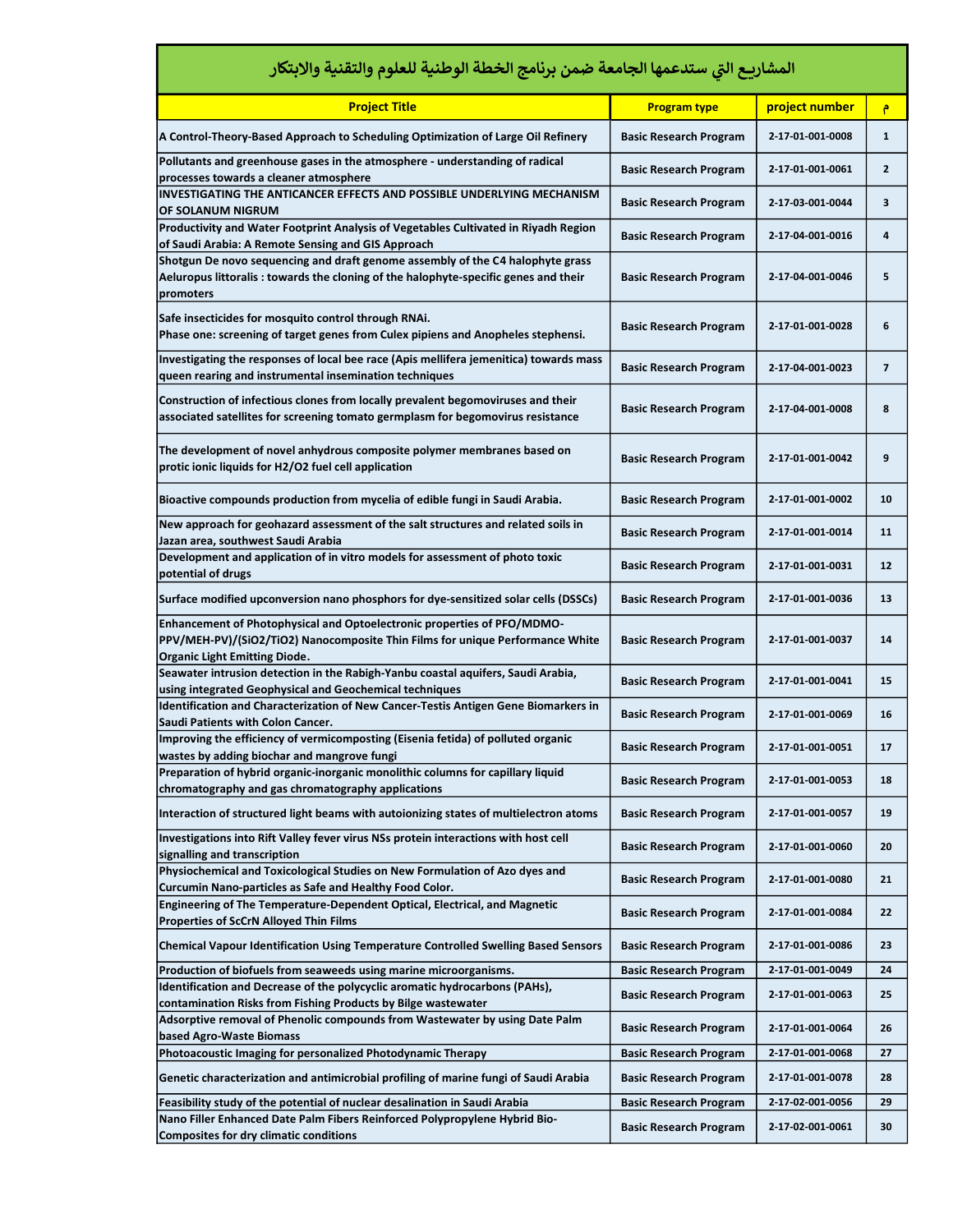| <b>Project Title</b>                                                                                                                                                               | <b>Program type</b>             | project number   | ۴            |
|------------------------------------------------------------------------------------------------------------------------------------------------------------------------------------|---------------------------------|------------------|--------------|
| The prevalence, risk factors and thresholds of vitamin D and dietary calcium for the<br>development of osteomalacia in Saudi Arabian adolescents: A population-based study         | <b>Basic Research Program</b>   | 2-17-03-001-0012 | 31           |
| Using Pharmacokinetics/Pharmacodynamics to Improve the Treatment of Multi-Drug<br><b>Resistant Infections in Pediatric patients</b>                                                | <b>Basic Research Program</b>   | 2-17-03-001-0014 | 32           |
| Developing an Experimental Testbed for Next Generation Photonics Enabled Sub-<br><b>Terahertz Communications System</b>                                                            | <b>Basic Research Program</b>   | 2-17-02-001-0009 | 33           |
| Freeze dried kale to go, new superfood supplement to reduce metabolic risk in Saudi<br>subjects                                                                                    | <b>Basic Research Program</b>   | 2-17-03-001-0031 | 34           |
| Enhancement of ocular bioavailability of a novel oxazolidinone, tedizolid through<br>chitosan nanoparticles: Formulation, characterization in vitro and in vivo evaluation         | <b>Basic Research Program</b>   | 2-17-03-001-0035 | 35           |
| Role of angiotensin (1-12) and chymase in the pathogenesis of diabetic<br>retinopathy                                                                                              | <b>Basic Research Program</b>   | 2-17-03-001-0041 | 36           |
| Optimizing Pitch Perception to Improve Fitting of Cochlear Implants                                                                                                                | <b>Basic Research Program</b>   | 2-17-03-001-0047 | 37           |
| Management of Fusarium diseases on certain commercial onion cultivars in Saudi<br>Arabia                                                                                           | <b>Basic Research Program</b>   | 2-17-04-001-0017 | 38           |
| Extraction, characterization and application of gums from wild grown Cactus and<br>Acacia in the Kingdom of Saudi Arabia                                                           | <b>Basic Research Program</b>   | 2-17-04-001-0020 | 39           |
| Prediction of Climate Change Impacts on Soil and Groundwater Resources in Arid<br><b>Environment of AlBaha region, Saudi Arabia</b>                                                | <b>Basic Research Program</b>   | 2-17-04-001-0025 | 40           |
| Characterizing and Ranking Major Microbial Food Safety Risks in Saudi Arabia                                                                                                       | <b>Basic Research Program</b>   | 2-17-04-001-0027 | 41           |
| Gastric response, energy expenditure and body composition changes after weight                                                                                                     | <b>Basic Research Program</b>   | 2-17-03-001-0060 | 42           |
| loss via bariatric surgery and lifestyle intervention                                                                                                                              |                                 |                  |              |
| Toward integrated management of tomato fusarium wilt under organic agriculture<br>systems: The effect of grafting combined with soil solarization and fungal biocontrol            | <b>Basic Research Program</b>   | 2-17-04-001-0034 | 43           |
| The Effects of different levels and particle sizes of forage on productive performance<br>of lambs fed total mixed ration diets.                                                   | <b>Basic Research Program</b>   | 2-17-04-001-0038 | 44           |
| <b>Feeding Sprouted Barley Fodder for Growing Lambs</b>                                                                                                                            | <b>Basic Research Program</b>   | 2-17-04-001-0030 | 45           |
| Morphological and molecular characterization of terrestrial molluscs from different                                                                                                |                                 |                  |              |
| regions and habitats in Saudi Arabia                                                                                                                                               | <b>Basic Research Program</b>   | 2-17-04-001-0040 | 46           |
| Molecular characterization, expression analysis, and RNAi knockdown of vitellogenin<br>and its receptor genes in the almond moth, Cadra cautella (Walker)                          | <b>Basic Research Program</b>   | 2-17-04-001-0044 | 47           |
| Next Generation SDM/Elastic Optical Network Simulation Platform for Optimized<br>Network Planning, 3D Resource Allocation and Traffic Routing                                      | <b>Basic Research Program</b>   | 2-17-02-001-0016 | 48           |
| Innovative design of multi-layer self-nanoemulsifying pellets to enhance the oral<br>bioavailability and stability of ramipril                                                     | <b>Basic Research Program</b>   | 2-17-03-001-0048 | 49           |
| Economical Production of Anti-Camel IgY Conjugated for Diagnosis of Infectious<br><b>Diseases Affecting Camels in Saudi Arabia</b>                                                 | <b>Basic Research Program</b>   | 2-17-04-001-0007 | 50           |
| Population genetics of Xanthomonas citri pv. citri causing Citrus Bacterial Canker in<br>Saudi Arabia as a basis for disease management improvement                                | <b>Basic Research Program</b>   | 2-17-04-001-0006 | 51           |
| Developing and characterization of epoxy-nanocoatings by incorporating nano-<br>aluminum and ultrafine grained micaceous ferric oxide particles processed by<br>mechanical milling | <b>Basic Research Program</b>   | 2-17-02-001-0023 | 52           |
| Synthesis of N-Graphene Based Nanoscale Composite Anode Materials for<br>High-Performance Lithium-Ion Batteries                                                                    | <b>Basic Research Program</b>   | 2-17-02-001-0053 | 53           |
| Epidemiological characteristics and genetic factors affecting the circulation and<br>evolution of respiratory viruses in Saudi Arabia                                              | <b>Basic Research Program</b>   | 2-17-03-001-0021 | 54           |
| Assess the suitability of producing powder from date paste using Infrared and<br>vacuum drying techniques                                                                          | <b>Basic Research Program</b>   | 2-17-04-001-0015 | 55           |
| Evaluation of the suitability of producing a high-fiber nutritious beverage from milk<br>based date powder                                                                         | <b>Basic Research Program</b>   | 2-17-04-001-0021 | 56           |
| Development of Edible Chitosan Coatings using Natural Functional Ingredients for<br>Preserving Quality Attributes of Fresh Barhi Dates and Cucumber                                | <b>Basic Research Program</b>   | 2-17-04-001-0031 | 57           |
| <b>Enabling a Secure and Smart Sensor-Cloud nfrastructure for Remote Monitoring of Oil</b><br>and Gas Pipeline Systems in KSA                                                      | <b>Applied Research Program</b> | 3-17-03-001-0002 | $\mathbf{1}$ |
| Role of HCN and Kv7 Potassium Channels in Chemotherapy Iduced Neuropathic Pain                                                                                                     | <b>Applied Research Program</b> | 3-17-05-001-0004 | 2            |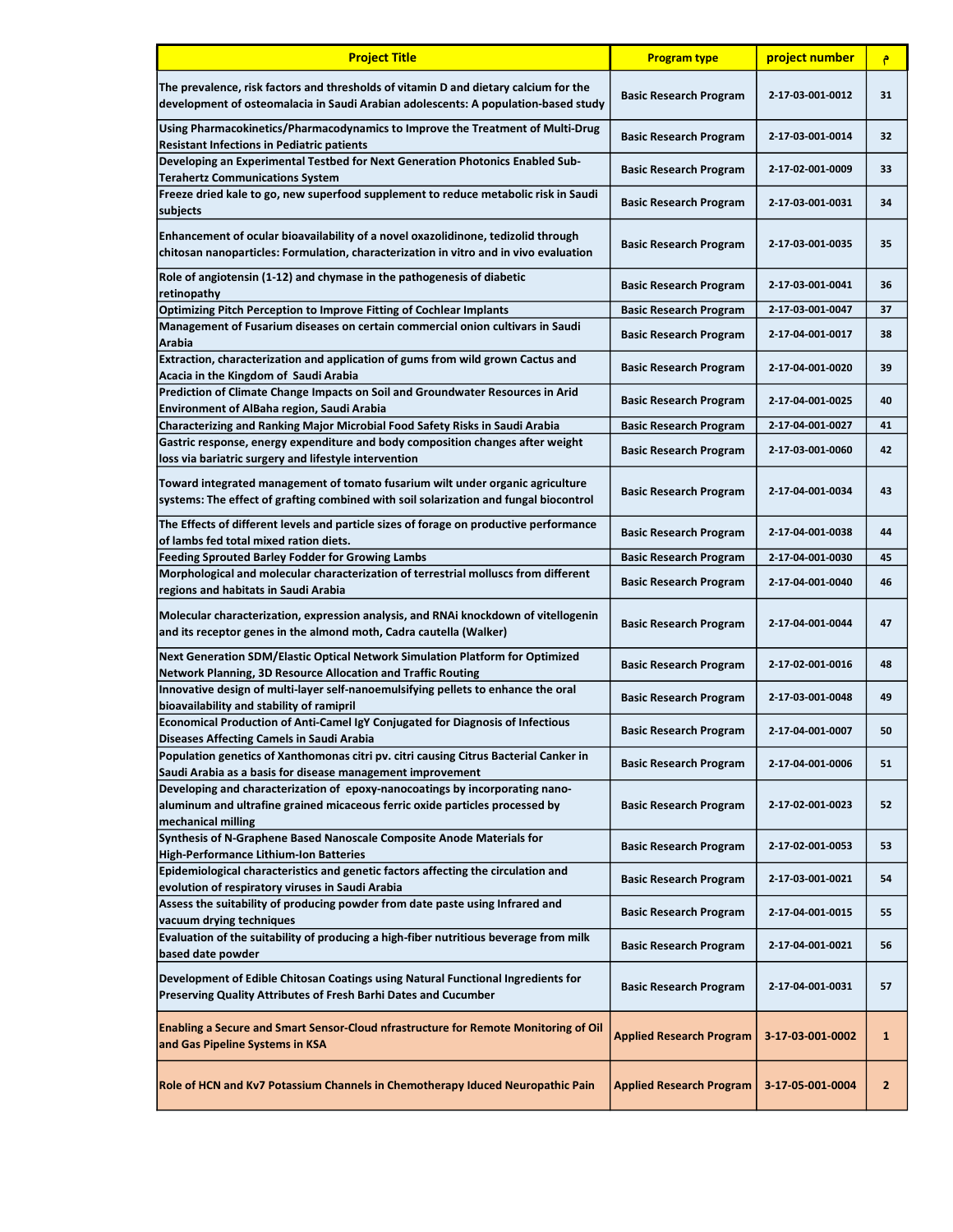| <b>Project Title</b>                                                                                                                                                                                                                                 | <b>Program type</b>             | project number   | ۴               |
|------------------------------------------------------------------------------------------------------------------------------------------------------------------------------------------------------------------------------------------------------|---------------------------------|------------------|-----------------|
| Development of MERS-CoV Papain Like Protease (PLpro) inhibitors using High<br><b>Throughput Screening Methodology</b>                                                                                                                                | <b>Applied Research Program</b> | 3-17-05-001-0010 | 3               |
| To develop a safe, inexpensive and noninvasive biomarker of epileptogenesis after<br><b>Traumatic Brain Injury</b>                                                                                                                                   | <b>Applied Research Program</b> | 3-17-05-001-0020 | 4               |
| Fractionation of Camel body fat and Identification, characterization and food product<br>application of the resulting fractions                                                                                                                      | <b>Applied Research Program</b> | 3-17-07-001-0012 | 5               |
| Design of Tunable Broadband Conjugated-Polymer Laser                                                                                                                                                                                                 | <b>Applied Research Program</b> | 3-17-04-001-0002 | 6               |
| Assessing beneficial bacteria in the indigenous honeybee (Apis mellifera jemenitica)<br>of Saudi Arabia and their potential role in honey bee health                                                                                                 | <b>Applied Research Program</b> | 3-17-07-001-0007 | $\overline{7}$  |
| Synthesis, efficacy and evaluation of novel rigid coumarin/quinoline hybrids for solid-<br>state dye lasers                                                                                                                                          | <b>Applied Research Program</b> | 3-17-09-001-0006 | 8               |
| Synthesizing and characterizing new hermoluminescent nanomaterials for the<br>radiation doses measurement and other semiconductor applications                                                                                                       | <b>Applied Research Program</b> | 3-17-10-001-0003 | 9               |
| Hand-based Biometrics Fusion and Bio-Cryptosystem Computation                                                                                                                                                                                        | <b>Applied Research Program</b> | 3-17-09-001-0008 | 10              |
| <b>Computer-Aided Pronunciation Training System for Non-native Learners of the Arabic</b><br>Language                                                                                                                                                | <b>Applied Research Program</b> | 3-17-09-001-0003 | 11              |
| Role of HCN and Kv7 Potassium Channels in Chronic Diabetic Neuropathic Pain                                                                                                                                                                          | <b>Applied Research Program</b> | 3-17-05-001-0002 | 12 <sup>2</sup> |
| Efficient Utilization of Kingdom's Industrial Waste (Sulfur) For the Design and<br>Synthesis of Layered Metal Sulfides Nanostructures for Energy Storage Devices                                                                                     | <b>Applied Research Program</b> | 3-17-02-001-0005 | 13              |
| Boosting the photoelectrochemical performance of heterojunction TiO2 nanotubes<br>photoelectrodes by modification with oxygen evolution electrocatalyst                                                                                              | <b>Applied Research Program</b> | 3-17-02-001-0011 | 14              |
| Development of a novel functionally graded material through Friction Stir Welding<br>and Processing                                                                                                                                                  | <b>Applied Research Program</b> | 3-17-04-001-0003 | 15              |
| Neurophysiological measures as end-point in multiple sclerosis clinical trials: the use<br>of Transcranial Magnetic Stimulation.                                                                                                                     | <b>Applied Research Program</b> | 3-17-05-001-0016 | 16              |
| The Involvement of alpha7 nAChR on Obesity and Influences of Sex Differences                                                                                                                                                                         | <b>Applied Research Program</b> | 3-17-05-001-0051 | 17              |
| Premarital screening of inherited blood disorder of KSA by portable laser<br>spectrometer                                                                                                                                                            | <b>Applied Research Program</b> | 3-17-05-001-0056 | 18              |
| Inclusion of Moringa oleifera and Moringa peregrine leaves as non-conventional<br>forage in pelleted total mixed diets for lambs and parent layer stock                                                                                              | <b>Applied Research Program</b> | 3-17-07-001-0006 | 19              |
| <b>Black Phosphorus Saturable Absorber Utilizing Microfiber for Ultrafast Lasers</b>                                                                                                                                                                 | <b>Applied Research Program</b> | 3-17-09-001-0007 | 20              |
| Hybrid Integrated Sensing System for Sensitive Surveillance Applications.                                                                                                                                                                            | <b>Applied Research Program</b> | 3-17-09-001-0012 | 21              |
| Monitoring and risk assessment of veterinary antibiotics residuals in manure,<br>compost, and soil of livestock industry in Al-Kharj, Saudi Arabia                                                                                                   | <b>Applied Research Program</b> | 3-17-10-001-0001 | 22              |
| Evaluating the significance of using metformin, aspirin, and major supplements in<br>reducing cancer incidences in Saudi population.                                                                                                                 | <b>Applied Research Program</b> | 3-17-05-001-0063 | 23              |
| <b>Establishing mass rearing of the predator, Chrysoperla carnea (Stephens)</b><br>(Neuroptera: Chrysopidae) in Saudi Arabia and management of some agricultural<br>mite and insect pests by its augmentative releases in the field and greenhouses. | <b>Applied Research Program</b> | 3-17-07-001-0005 | 24              |